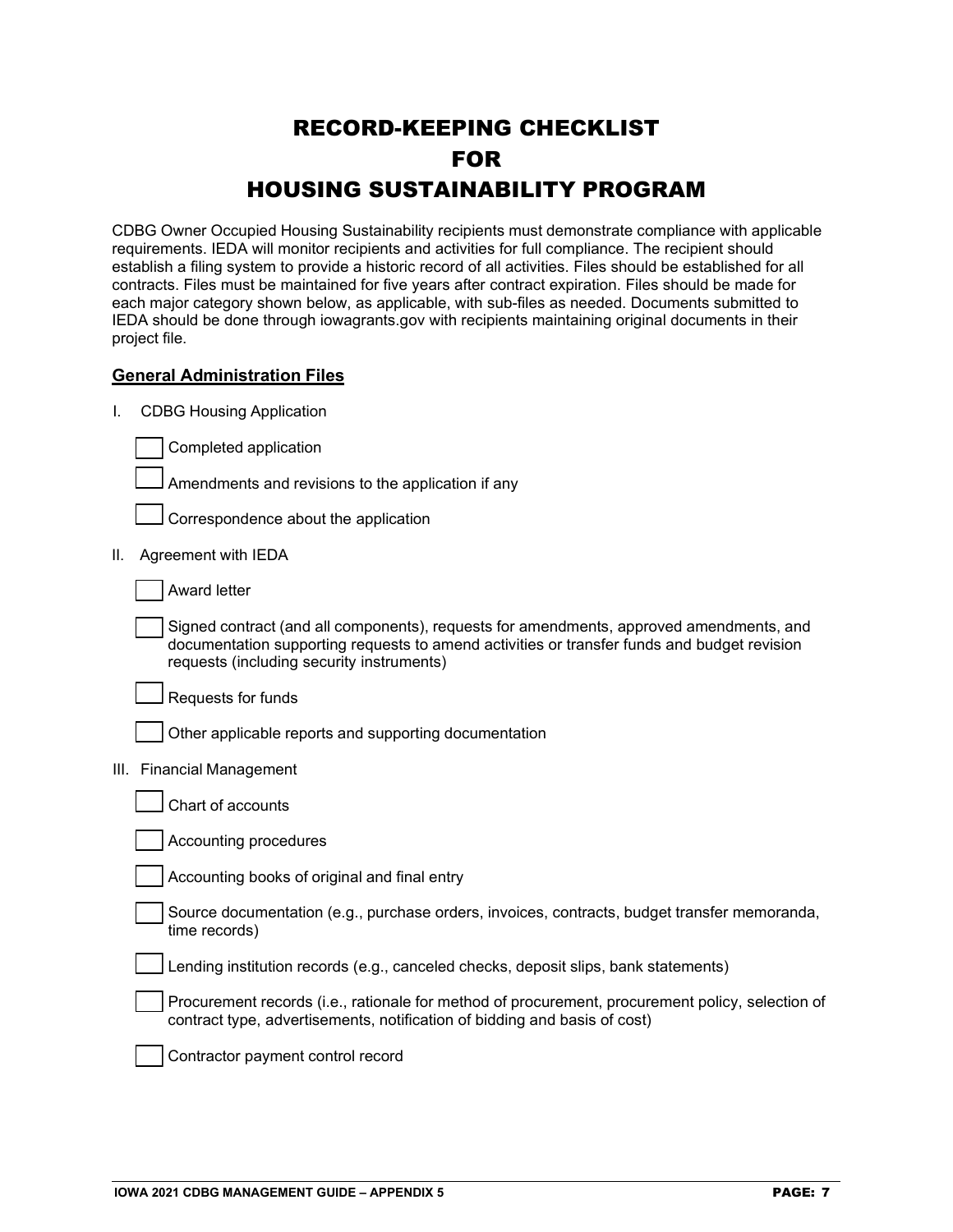Property inventory file listing any real or personal property acquired with Housing Fund assistance, as applicable and allowable

IV. Contract Transactions (may be included as part of project/activity files)



Original recipient contracts with service providers



Iowa Department of Public Health registration number for each contractor (or social security numbers for individuals on contract)

Contractor clearances

V. Monitoring/Inspection



Monitoring follow-up letters



IEDA letters of findings and recommendations

Response to letters of findings

Evidence clearing any monitoring findings

VI. Audit (local governments and non-profits) (If applicable, see the amended Single Audit Act of 1996)





Audit report



VII. Closeout

|  | $\rfloor$ Any final reports |
|--|-----------------------------|
|  |                             |

Closeout letter from IEDA and response

VIII. General Correspondence

All correspondence received and sent, that does not fall into one of the above project file categories, including, for local governments, comments received by the recipient on the project from citizens and the recipient's response to these comments.

IX. General Complaints/Disputes

Correspondence from local residents, government officials and/or media representatives, expressing dissatisfaction with the project; and the recipient's response to complaints. Document non-written complaints (e.g., telephone calls) with internal notes to the file.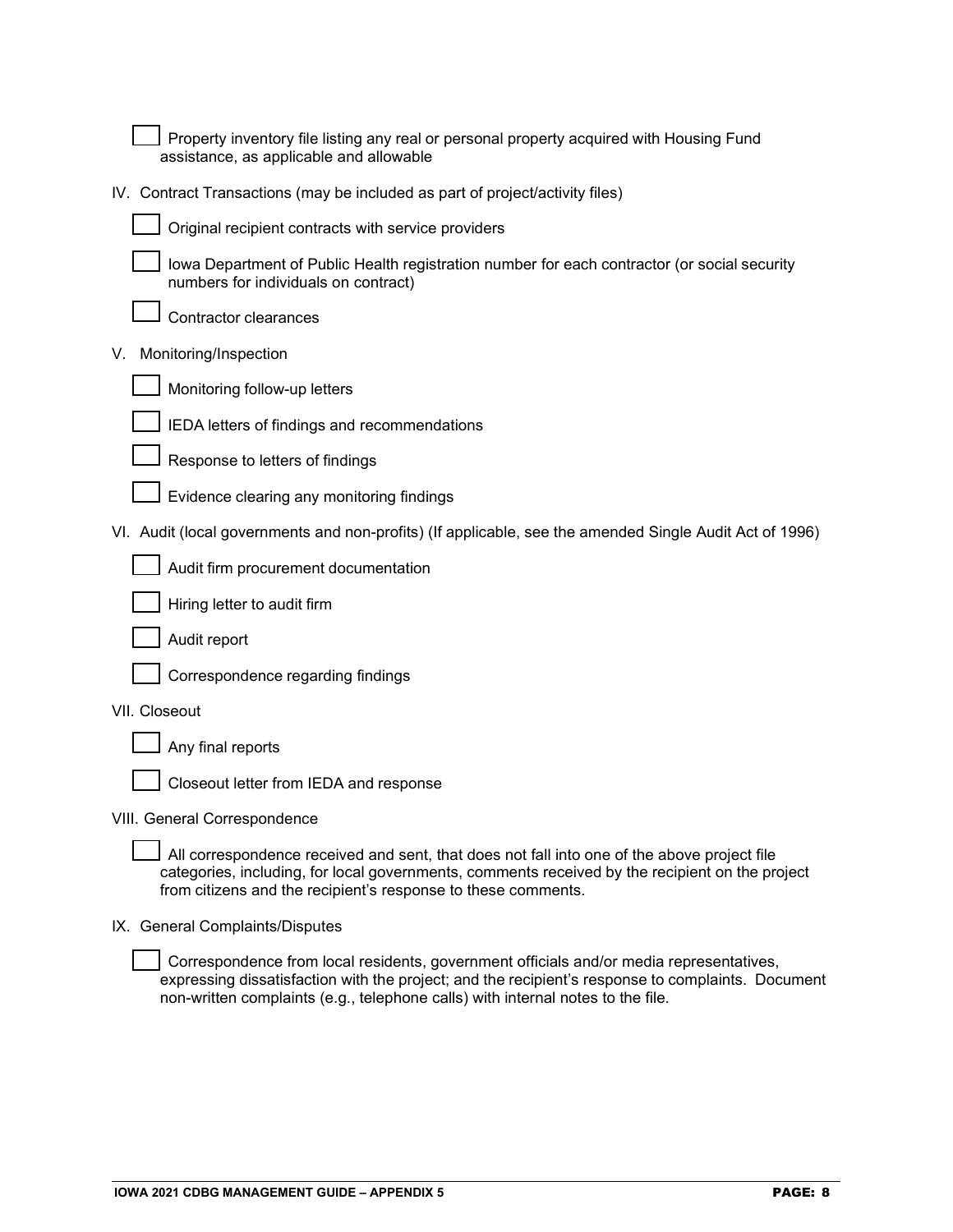## **General Compliance Files**

| I.                                  | <b>Environmental Review Record</b>                                                                                                                                                                                                   |  |  |  |
|-------------------------------------|--------------------------------------------------------------------------------------------------------------------------------------------------------------------------------------------------------------------------------------|--|--|--|
|                                     | Environmental assessment                                                                                                                                                                                                             |  |  |  |
|                                     | Copies of published notices                                                                                                                                                                                                          |  |  |  |
|                                     | Copy of Request for Release of Funds (HUD Form 7015.15)                                                                                                                                                                              |  |  |  |
|                                     | Letter from IEDA releasing funds                                                                                                                                                                                                     |  |  |  |
|                                     | Section 106 approval from IEDA                                                                                                                                                                                                       |  |  |  |
|                                     | Documentation of compliance with Environmental Clearance Worksheets                                                                                                                                                                  |  |  |  |
|                                     | Copies of citizen comments made on the environmental assessment                                                                                                                                                                      |  |  |  |
| ΙΙ.                                 | Equal Opportunity/Civil Rights                                                                                                                                                                                                       |  |  |  |
|                                     | Community profile                                                                                                                                                                                                                    |  |  |  |
|                                     | Racial, ethnic and gender data showing the extent to which these categories of persons have<br>participated in, or benefited from, Housing Fund activities                                                                           |  |  |  |
|                                     | Documentation of all affirmative actions taken to achieve fair housing, including a local fair<br>housing ordinance, if available                                                                                                    |  |  |  |
|                                     | Evidence of attempts to identify and solicit minority contractors and vendors, including records of<br>all contracts and subcontracts (by number and dollar amount) awarded to minority business and<br>women's business enterprises |  |  |  |
|                                     | Documentation of compliance with Section 3 requirements, as applicable to the project (Refer to<br>Chapter 8/ Appendix 8 of the CDBG Management Guide)                                                                               |  |  |  |
|                                     | Copy of local equal opportunity policy and/or affirmative action plan (i.e., local governments with<br>15 or more FTEs) and data which records affirmative action in employment                                                      |  |  |  |
| <b>Project Administration Files</b> |                                                                                                                                                                                                                                      |  |  |  |

Records should be maintained according to individual projects and should include the following:

- I. General project administration documents, including policies, procedures, standards, and other information of general project interest.
- II. Professional or technical services procurement and contracts
- III. Management control records

Where recipients are responsible for implementing a number of similar activities, such as owneroccupied rehabilitation, an ongoing composite record of current status/progress should be maintained for all similar projects. The management control record should identify major tasks accomplished, to date, for all individual projects. Ethnic/racial data should also be maintained.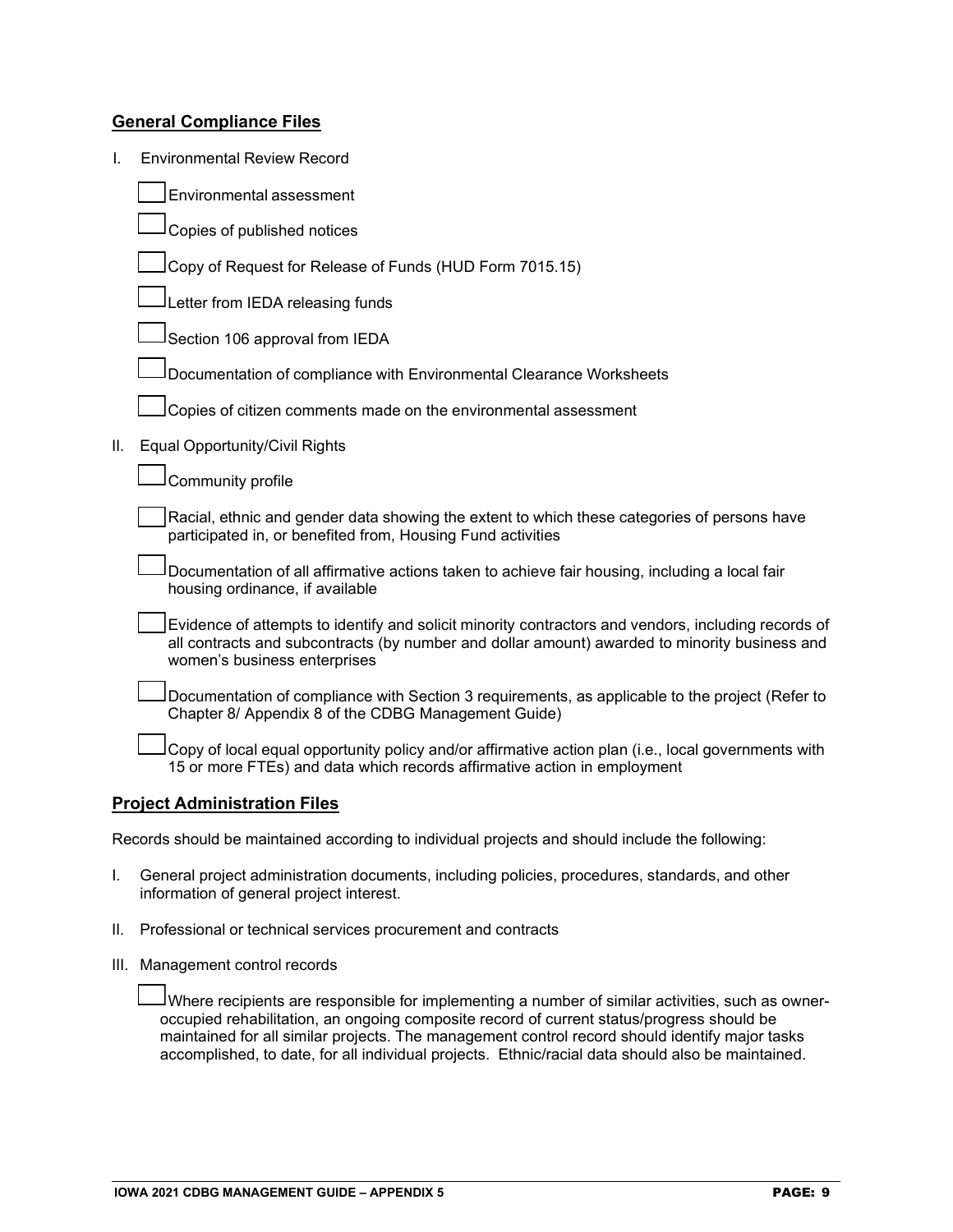## **Individual Project Files**

Individual project files should contain a complete record of all project activities. Each project should have its own file. Within each file there should be documentation to record the chronological history of the project. Project files should include, where applicable, the following items.

I. Individual Project Files

| Completed formal application (and pre-application if used)                                                                                                                                                                |
|---------------------------------------------------------------------------------------------------------------------------------------------------------------------------------------------------------------------------|
| Income and asset documentation of applicant(s)                                                                                                                                                                            |
| Verification of income and assets and all forms used for verification                                                                                                                                                     |
| Verification of the homeowner's OR household member's elderly (60+) OR "Severely Disabled"<br>status (Architectural Barrier Removal Program ONLY)                                                                         |
| Verification of ownership and primary place of residence                                                                                                                                                                  |
| Eligibility determination documentation                                                                                                                                                                                   |
| Demographic data (i.e., family size, minority, disability, female head-of-household, age, etc.)                                                                                                                           |
| Determination of type(s) and amount(s) of assistance                                                                                                                                                                      |
| Initial inspection (signed or initialed, and dated) (For Exterior Home Improvements and Energy<br>Efficiency Improvements Programs ONLY)                                                                                  |
| Needs Assessment (signed or initialed, and dated) showing what is required for the homeowner<br>or household member to have completed to remain residing in the home. (For Architectural<br>Barrier Removal Program ONLY) |
| Energy Audit (Energy Efficiency Improvements Program ONLY)                                                                                                                                                                |
| Work write-up and/or project specifications                                                                                                                                                                               |
| The CDBG Home Energy Efficiency Eligible Activities Checklist (Energy Efficiency Improvements<br>Program ONLY)                                                                                                            |
| Staff cost estimate                                                                                                                                                                                                       |
| Lead hazards identification and all notices (as applicable)                                                                                                                                                               |
| Revision to specifications (as applicable for lead safe housing)                                                                                                                                                          |
| Copies of all bids and/or bid tabulation sheet (should include all bid documents such as<br>notification of hearing and letting.)                                                                                         |
| Letter of award to lowest responsible bidding contractor                                                                                                                                                                  |
| Letters of non-award to other contractors                                                                                                                                                                                 |
|                                                                                                                                                                                                                           |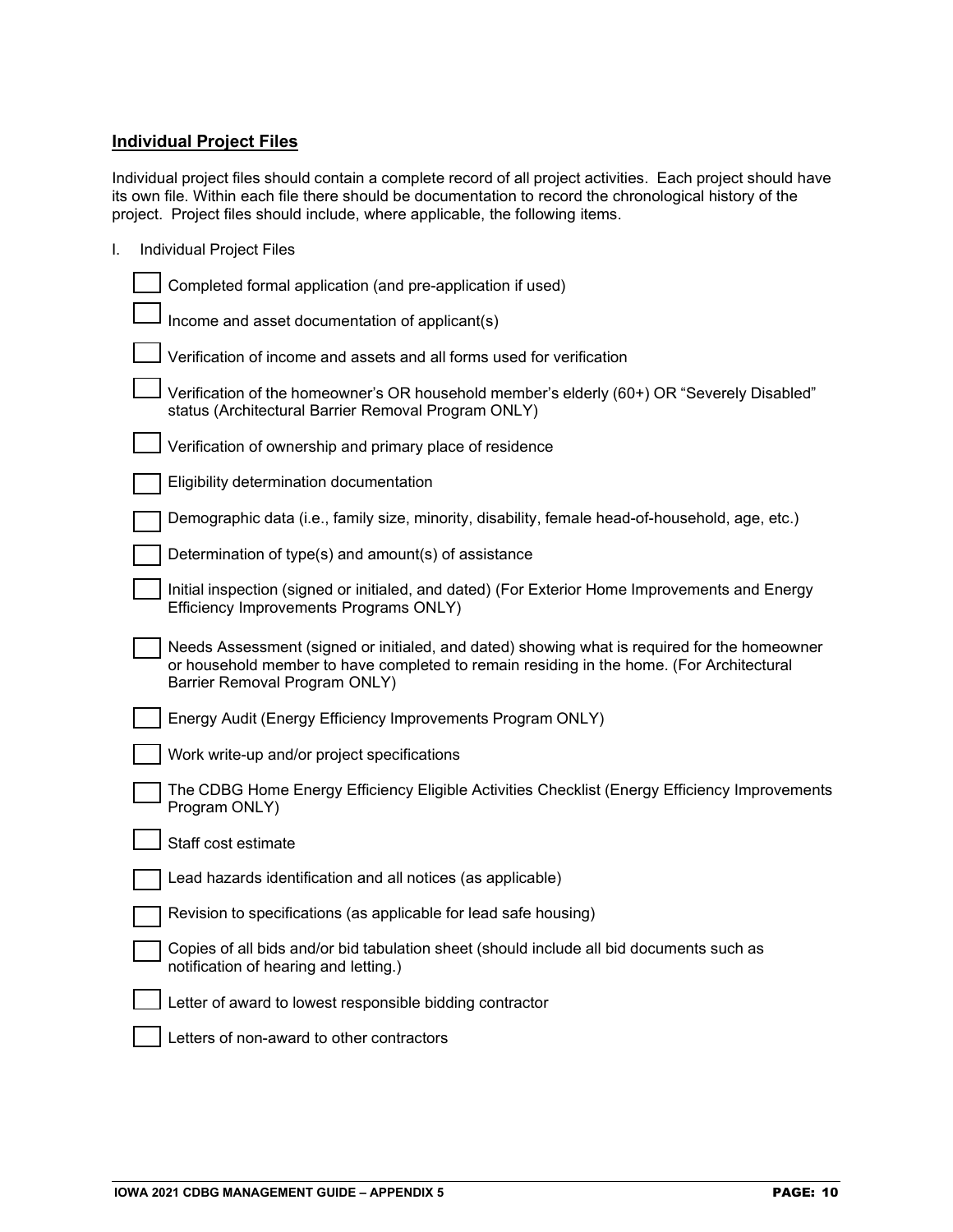|     | Executed copy of contract                                                                                                                                       |
|-----|-----------------------------------------------------------------------------------------------------------------------------------------------------------------|
|     | Permits, insurance                                                                                                                                              |
|     | All change orders                                                                                                                                               |
|     | Record of interim inspections                                                                                                                                   |
|     | Payment(s) record                                                                                                                                               |
|     | Clearance testing documentation (as applicable)                                                                                                                 |
|     | Final inspection(s)                                                                                                                                             |
|     | Completion certificate(s) and owner acceptance of work                                                                                                          |
|     | Complete and recorded repayment agreement (mortgage and/or security note)                                                                                       |
|     | Lien waivers (including partial lien waivers)                                                                                                                   |
|     | Warranties or guarantees                                                                                                                                        |
| II. | Professional or Technical Services Procurement                                                                                                                  |
|     | List of firms/individuals solicited                                                                                                                             |
|     | Written request for proposals or qualifications for professional services (if secured by competitive<br>negotiation), specifying the work to be done            |
|     | Evaluation criteria/review process                                                                                                                              |
|     | Publicized notice                                                                                                                                               |
|     | Denial/award letters                                                                                                                                            |
|     | Minutes of the meeting(s) at which the contract was awarded                                                                                                     |
|     | Copies of contracts                                                                                                                                             |
|     | III. Construction Contract                                                                                                                                      |
|     | Copy of bid advertisement                                                                                                                                       |
|     | Copy of bid package                                                                                                                                             |
|     | Project specifications<br>Statement of terms and conditions<br>Contractor and subcontractor certification forms<br>Bid, performance and other bond requirements |